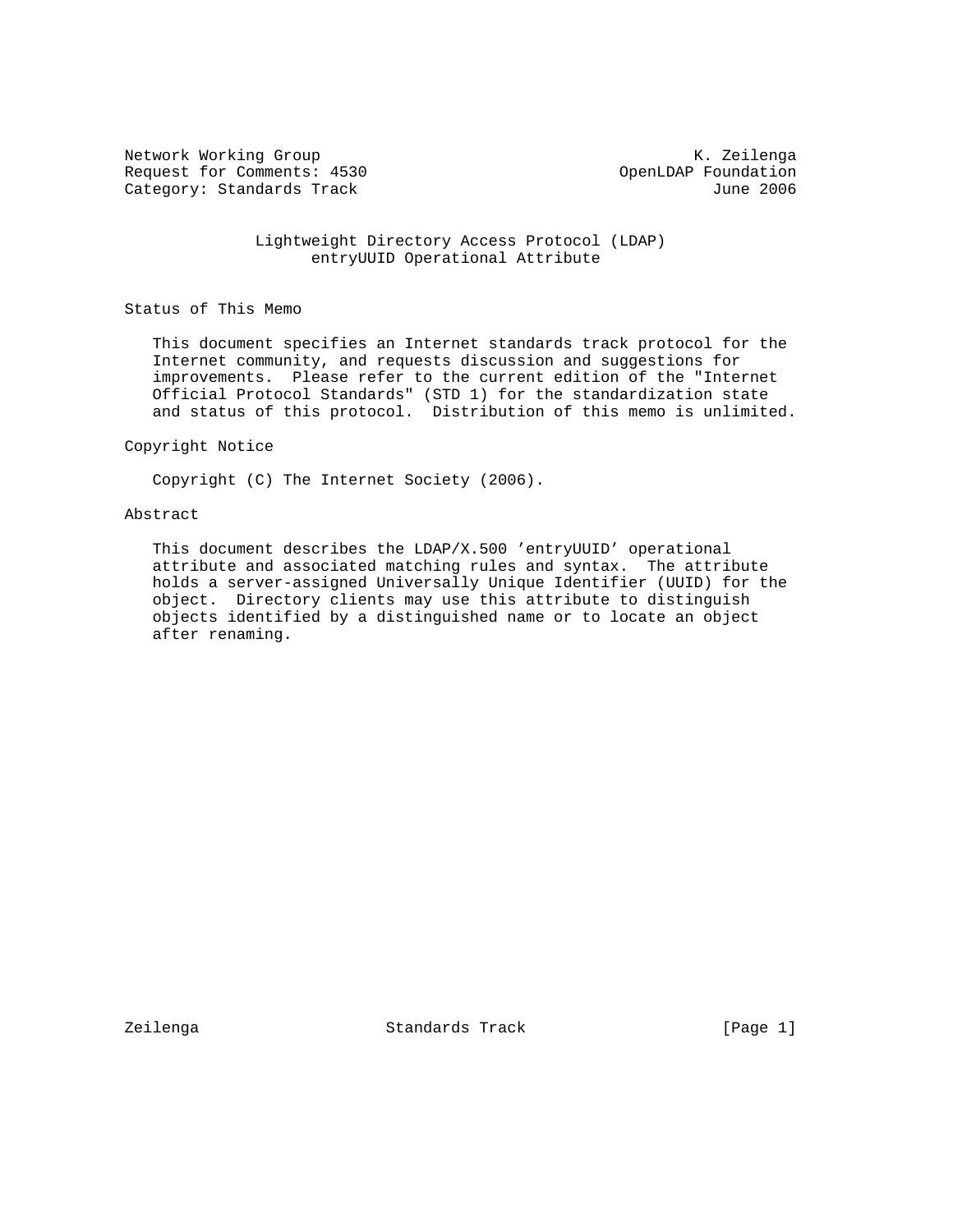# Table of Contents

| 2.1 |                                                    |
|-----|----------------------------------------------------|
|     |                                                    |
|     |                                                    |
|     | 2.3. 'uuidOrderingMatch' Matching Rule 3           |
|     |                                                    |
|     |                                                    |
|     |                                                    |
|     |                                                    |
|     |                                                    |
|     | 4.3. 'uuidMatch' Descriptor Registration 5         |
|     | 4.4. 'uuidOrderingMatch' Descriptor Registration 5 |
|     |                                                    |
|     |                                                    |
|     |                                                    |
|     |                                                    |
|     |                                                    |

### 1. Background and Intended Use

 In X.500 Directory Services [X.501], such as those accessible using the Lightweight Directory Access Protocol (LDAP) [RFC4510], an object is identified by its distinguished name (DN). However, DNs are not stable identifiers. That is, a new object may be identified by a DN that previously identified another (now renamed or deleted) object.

 A Universally Unique Identifier (UUID) is "an identifier unique across both space and time, with respect to the space of all UUIDs" [RFC4122]. UUIDs are used in a wide range of systems.

 This document describes the 'entryUUID' operational attribute, which holds the UUID assigned to the object by the server. Clients may use this attribute to distinguish objects identified by a particular distinguished name or to locate a particular object after renaming.

 This document defines the UUID syntax, the 'uuidMatch' and 'uuidOrderingMatch' matching rules, and the 'entryUUID' attribute type.

 Schema definitions are provided using LDAP description formats [RFC4512]. Definitions provided here are formatted (line wrapped) for readability.

Zeilenga Standards Track [Page 2]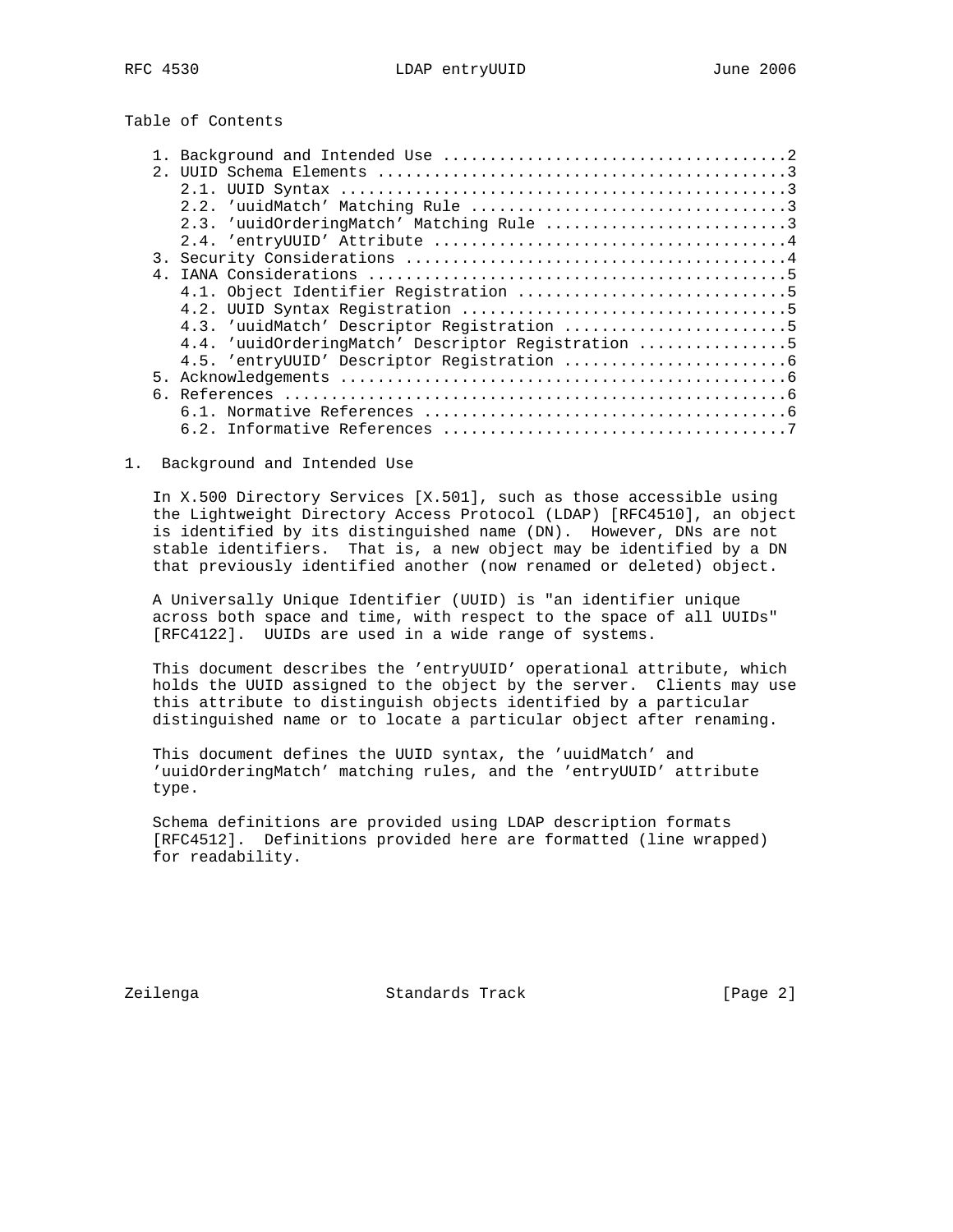In this document, the key words "MUST", "MUST NOT", "REQUIRED", "SHALL", "SHALL NOT", "SHOULD", "SHOULD NOT", "RECOMMENDED", "MAY", and "OPTIONAL" are to be interpreted as described in BCP 14 [RFC2119].

2. UUID Schema Elements

2.1. UUID Syntax

 A Universally Unique Identifier (UUID) [RFC4122] is a 16-octet (128 bit) value that identifies an object. The ASN.1 [X.680] type UUID is defined to represent UUIDs as follows:

 UUID ::= OCTET STRING (SIZE(16)) -- constrained to an UUID [RFC4122]

 In LDAP, UUID values are encoded using the [ASCII] character string representation described in [RFC4122]. For example, "597ae2f6-16a6-1027-98f4-d28b5365dc14".

 The following is an LDAP syntax description suitable for publication in subschema subentries.

( 1.3.6.1.1.16.1 DESC 'UUID' )

2.2. 'uuidMatch' Matching Rule

 The 'uuidMatch' matching rule compares an asserted UUID with a stored UUID for equality. Its semantics are the same as the 'octetStringMatch' [X.520][RFC4517] matching rule. The rule differs from 'octetStringMatch' in that the assertion value is encoded using the UUID string representation instead of the normal OCTET STRING string representation.

 The following is an LDAP matching rule description suitable for publication in subschema subentries.

- ( 1.3.6.1.1.16.2 NAME 'uuidMatch' SYNTAX 1.3.6.1.1.16.1 )
- 2.3. 'uuidOrderingMatch' Matching Rule

 The 'uuidOrderingMatch' matching rule compares an asserted UUID with a stored UUID for ordering. Its semantics are the same as the 'octetStringOrderingMatch' [X.520][RFC4517] matching rule. The rule differs from 'octetStringOrderingMatch' in that the assertion value is encoded using the UUID string representation instead of the normal OCTET STRING string representation.

Zeilenga Standards Track [Page 3]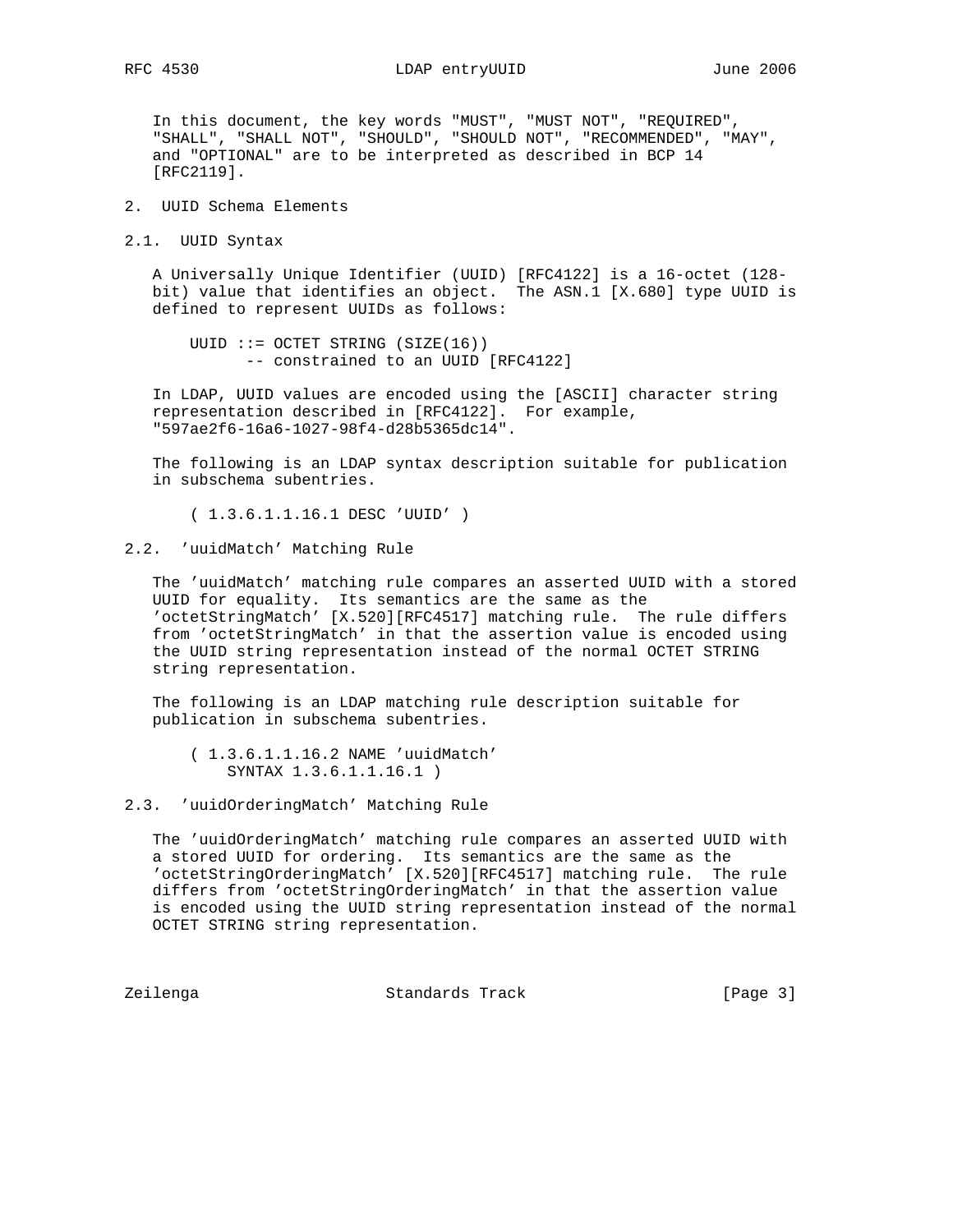The following is an LDAP matching rule description suitable for publication in subschema subentries.

 ( 1.3.6.1.1.16.3 NAME 'uuidOrderingMatch' SYNTAX 1.3.6.1.1.16.1 )

 Note that not all UUID variants have a defined ordering; and even where it does, servers are not obligated to assign UUIDs in any particular order. This matching rule is provided for completeness.

2.4. 'entryUUID' Attribute

 The 'entryUUID' operational attribute provides the Universally Unique Identifier (UUID) assigned to the entry.

 The following is an LDAP attribute type description suitable for publication in subschema subentries.

 ( 1.3.6.1.1.16.4 NAME 'entryUUID' DESC 'UUID of the entry' EQUALITY uuidMatch ORDERING uuidOrderingMatch SYNTAX 1.3.6.1.1.16.1 SINGLE-VALUE NO-USER-MODIFICATION USAGE directoryOperation )

 Servers SHALL generate and assign a new UUID to each entry upon its addition to the directory and provide that UUID as the value of the 'entryUUID' operational attribute. An entry's UUID is immutable.

 UUID are to be generated in accordance with Section 4 of [RFC4122]. In particular, servers MUST ensure that each generated UUID is unique in space and time.

3. Security Considerations

 An entry's relative distinguish name (RDN) is composed from attribute values of the entry, which are commonly descriptive of the object the entry represents. Although deployers are encouraged to use naming attributes whose values are widely disclosable [RFC4514], entries are often named using information that cannot be disclosed to all parties. As UUIDs do not contain any descriptive information of the object they identify, UUIDs may be used to identify a particular entry without disclosure of its contents.

General UUID security considerations [RFC4122] apply.

Zeilenga Standards Track [Page 4]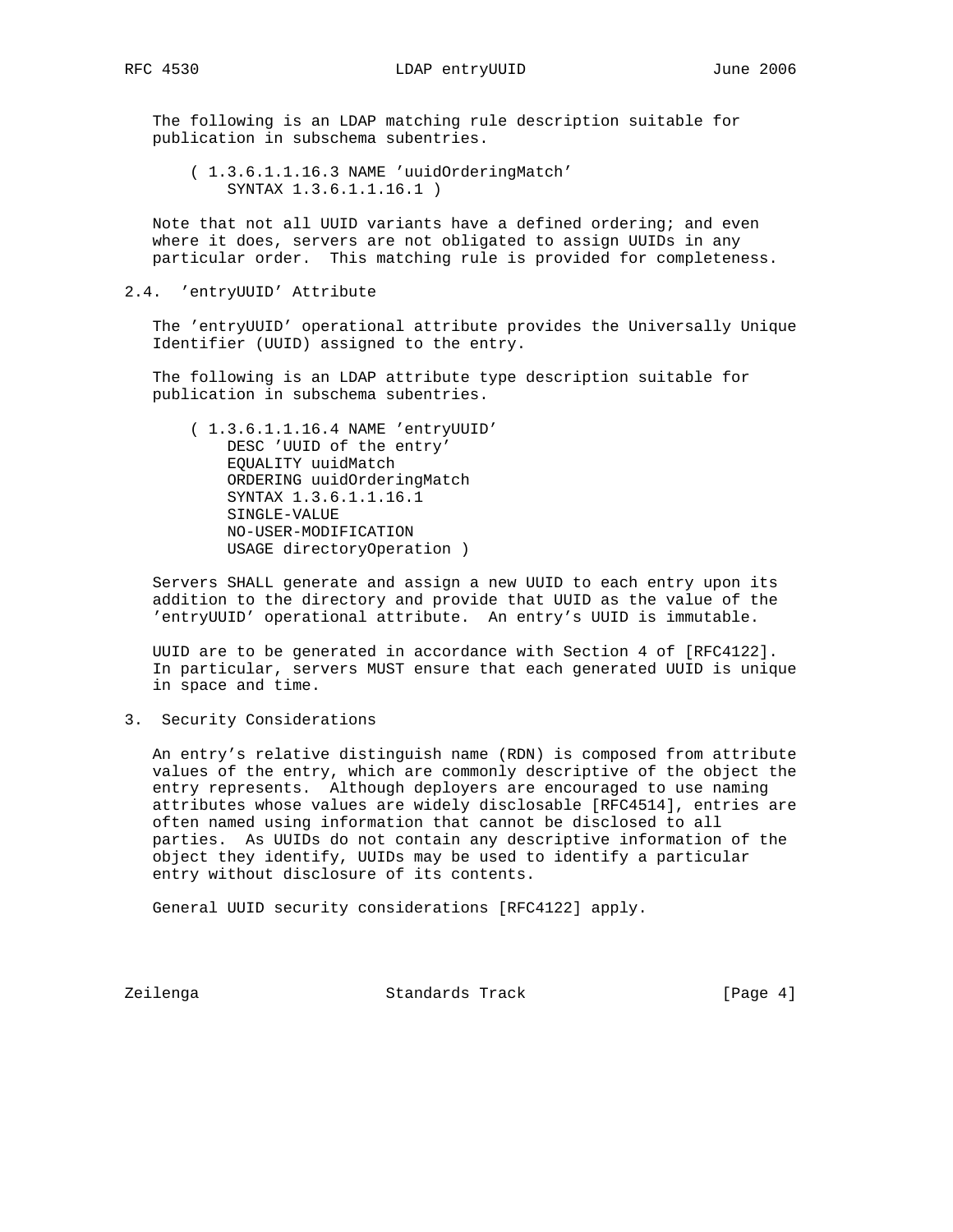General LDAP security considerations [RFC4510] apply.

4. IANA Considerations

 The IANA has registered the LDAP values [RFC4520] specified in this document.

4.1. Object Identifier Registration

 Subject: Request for LDAP OID Registration Person & email address to contact for further information: Kurt Zeilenga <kurt@OpenLDAP.org> Specification: RFC 4530 Author/Change Controller: IESG Comments: Identifies the UUID schema elements

4.2. UUID Syntax Registration

 Subject: Request for LDAP Syntax Registration Object Identifier: 1.3.6.1.1.16.1 Description: UUID Person & email address to contact for further information: Kurt Zeilenga <kurt@OpenLDAP.org> Specification: RFC 4530 Author/Change Controller: IESG Comments: Identifies the UUID syntax

4.3. 'uuidMatch' Descriptor Registration

 Subject: Request for LDAP Descriptor Registration Descriptor (short name): uuidMatch Object Identifier: 1.3.6.1.1.16.2 Person & email address to contact for further information: Kurt Zeilenga <kurt@OpenLDAP.org> Usage: Matching Rule Specification: RFC 4530 Author/Change Controller: IESG

4.4. 'uuidOrderingMatch' Descriptor Registration

 Subject: Request for LDAP Descriptor Registration Descriptor (short name): uuidOrderingMatch Object Identifier: 1.3.6.1.1.16.3 Person & email address to contact for further information: Kurt Zeilenga <kurt@OpenLDAP.org> Usage: Matching Rule

Zeilenga Standards Track [Page 5]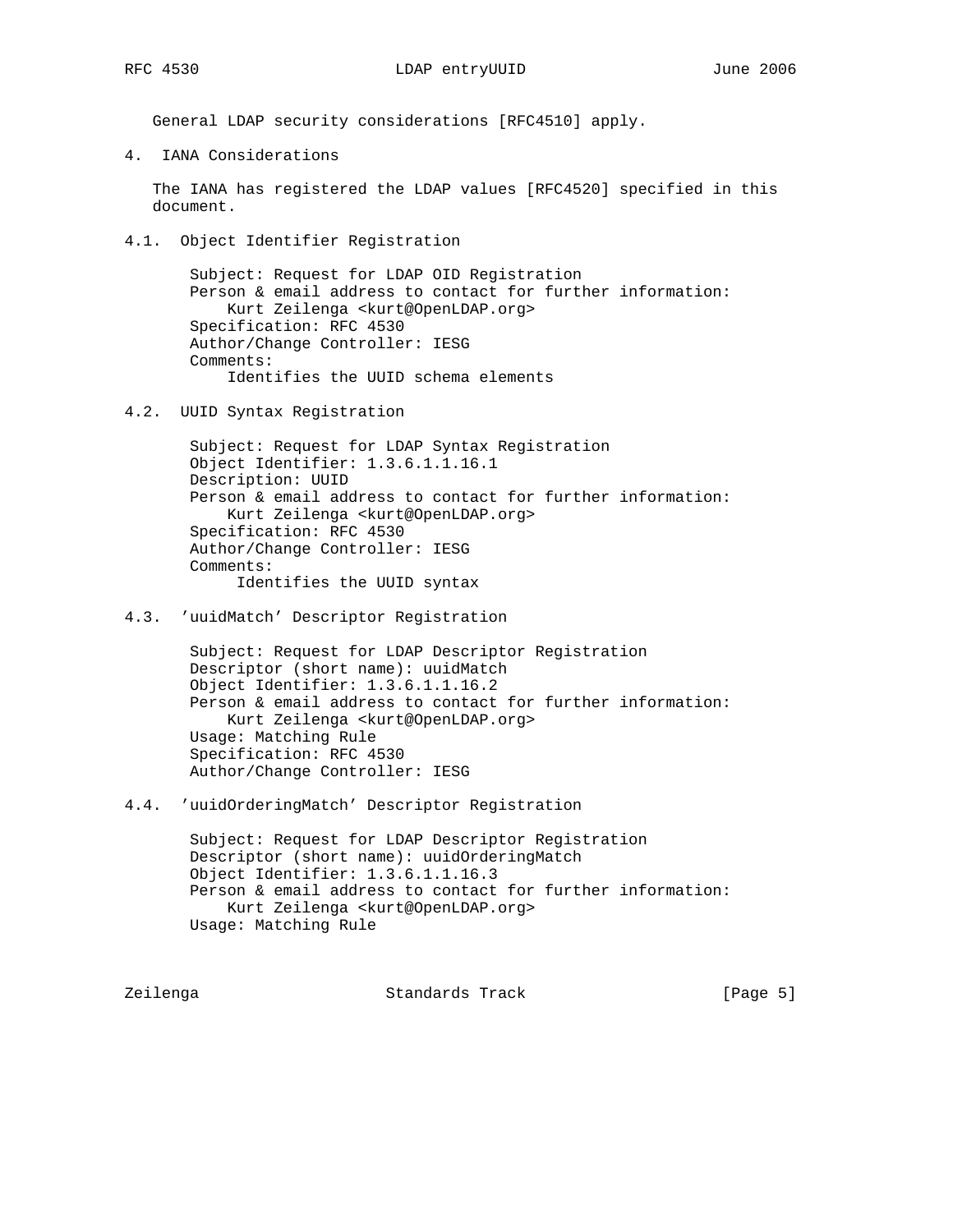Specification: RFC 4530 Author/Change Controller: IESG

4.5. 'entryUUID' Descriptor Registration

The IANA has registered the LDAP 'entryUUID' descriptor.

 Subject: Request for LDAP Descriptor Registration Descriptor (short name): entryUUID Object Identifier: 1.3.6.1.1.16.4 Person & email address to contact for further information: Kurt Zeilenga <kurt@OpenLDAP.org> Usage: Attribute Type Specification: RFC 4530 Author/Change Controller: IESG

5. Acknowledgements

 This document is based upon discussions in the LDAP Update and Duplication Protocols (LDUP) WG. Members of the LDAP Directorate provided review.

- 6. References
- 6.1. Normative References
	- [RFC2119] Bradner, S., "Key words for use in RFCs to Indicate Requirement Levels", BCP 14, RFC 2119, March 1997.
	- [RFC4122] Leach, P., Mealling, M., and R. Salz, "A Universally Unique IDentifier (UUID) URN Namespace", RFC 4122, July 2005.
	- [RFC4510] Zeilenga, K., Ed., "Lightweight Directory Access Protocol (LDAP): Technical Specification Road Map", RFC 4510, June 2006.
	- [RFC4512] Zeilenga, K., "Lightweight Directory Access Protocol (LDAP): Directory Information Models", RFC 4512, June 2006.
	- [RFC4517] Legg, S., Ed., "Lightweight Directory Access Protocol (LDAP): Syntaxes and Matching Rules", RFC 4517, June 2006.
	- [ASCII] Coded Character Set--7-bit American Standard Code for Information Interchange, ANSI X3.4-1986.

| Zeilenga | Standards Track | [Page 6] |  |
|----------|-----------------|----------|--|
|          |                 |          |  |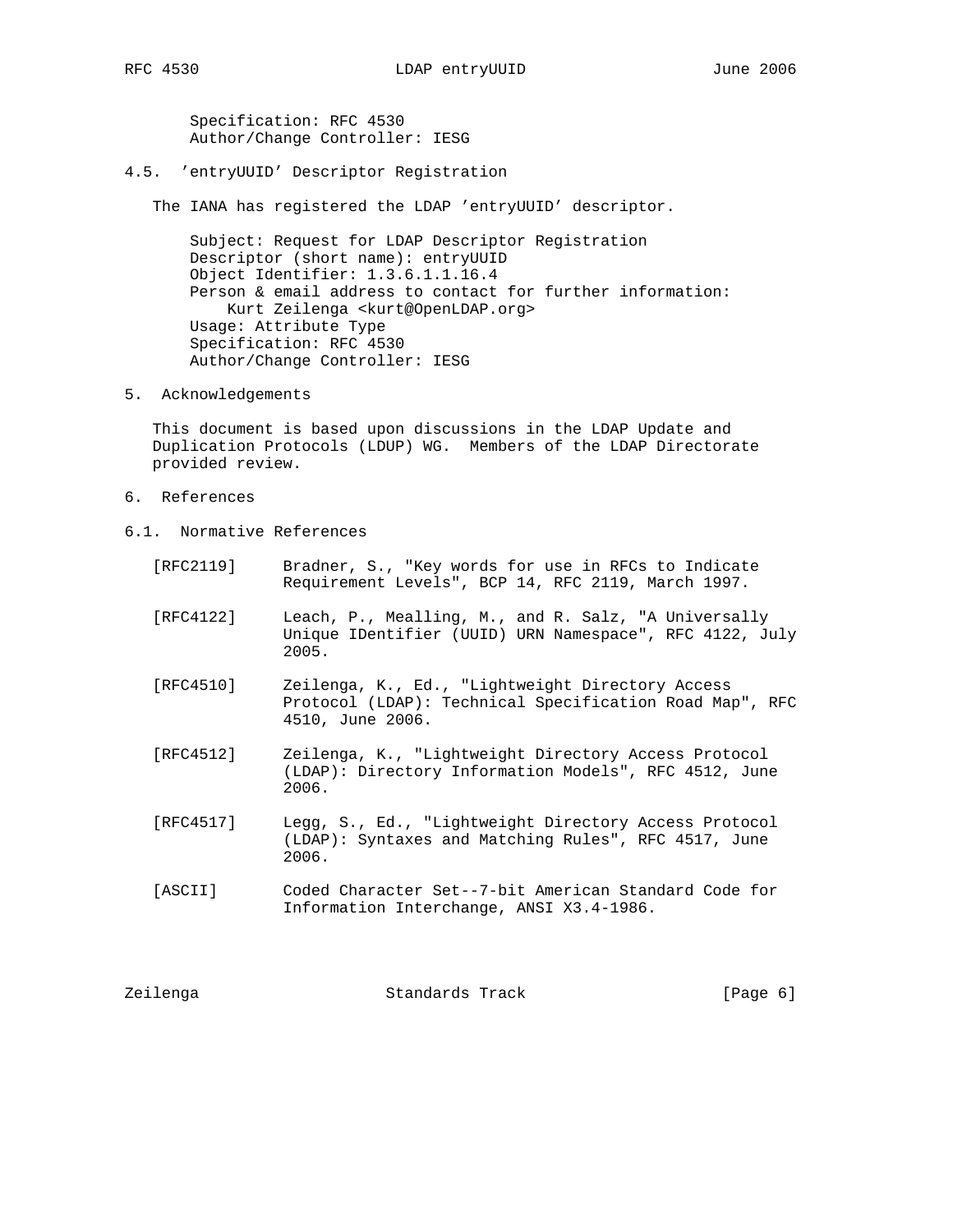- [X.501] International Telecommunication Union Telecommunication Standardization Sector, "The Directory -- Models," X.501(1993) (also ISO/IEC 9594- 2:1994).
- [X.520] International Telecommunication Union Telecommunication Standardization Sector, "The Directory: Selected Attribute Types", X.520(1993) (also ISO/IEC 9594-6:1994).
- [X.680] International Telecommunication Union Telecommunication Standardization Sector, "Abstract Syntax Notation One (ASN.1) - Specification of Basic Notation", X.680(2002) (also ISO/IEC 8824-1:2002).

## 6.2. Informative References

- [RFC4514] Zeilenga, K., Ed., "Lightweight Directory Access Protocol (LDAP): String Representation of Distinguished Names", RFC 4514, June 2006.
- [RFC4520] Zeilenga, K., "Internet Assigned Numbers Authority (IANA) Considerations for the Lightweight Directory Access Protocol (LDAP)", BCP 64, RFC 4520, June 2006.

Author's Address

 Kurt D. Zeilenga OpenLDAP Foundation

EMail: Kurt@OpenLDAP.org

Zeilenga Standards Track [Page 7]